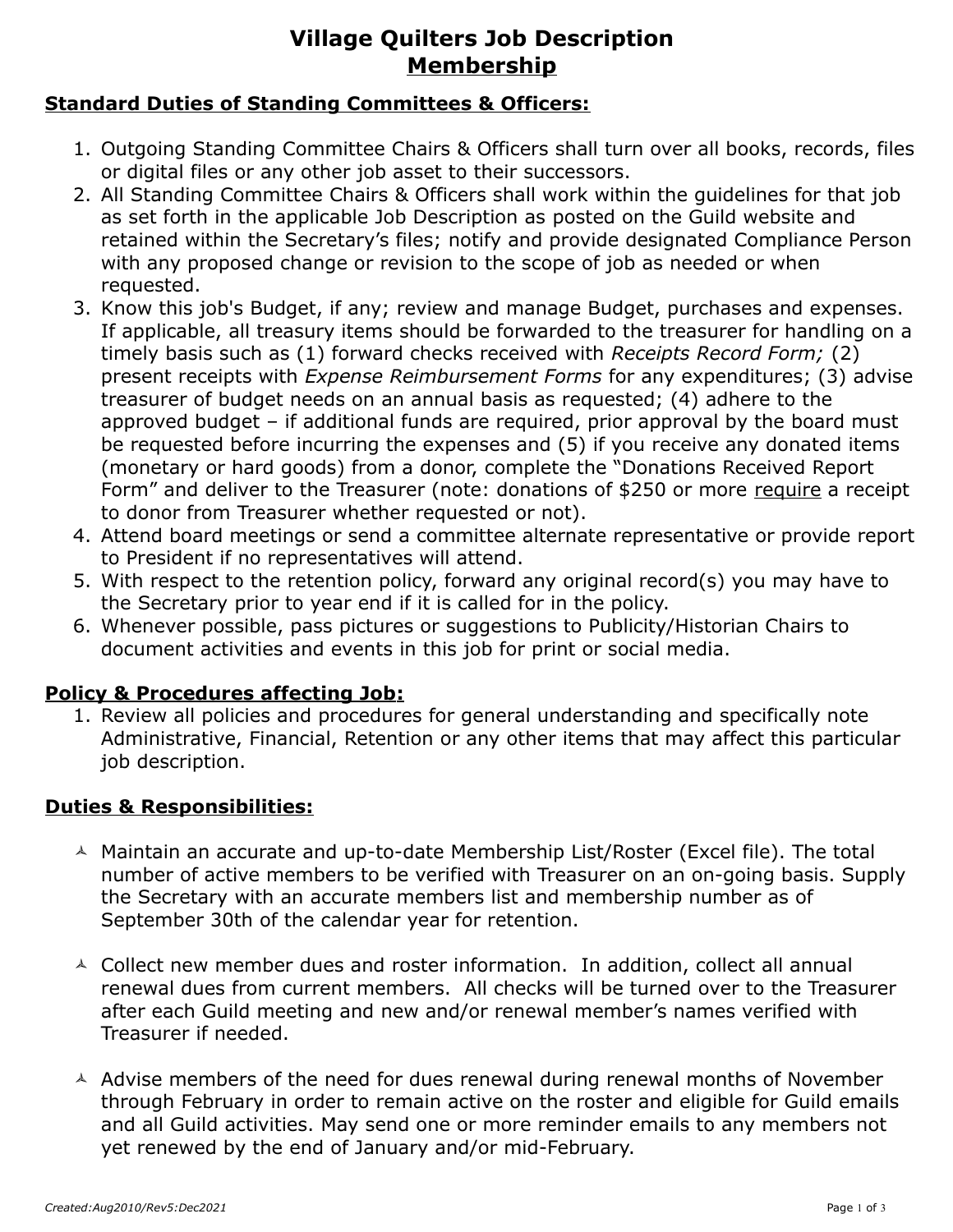### **Village Quilters Job Description Membership**

- A Distribute the Membership List/Roster to all current members including all Board Members quarterly each year. Provide the Board members with an updated Membership List/Roster monthly and/or as requested to conduct their business effectively. For sending, convert Excel file to a PDF file and send bulk email.
- $\triangle$  Send each new member a "Welcome" email after she joins and include the most current E-Bulletin.
- A Forward "New Member" information to the President and Guild Ambassador (for new members) on a monthly basis. Advise QOV Chair at least quarterly regarding any new member(s) that may be a Veteran.
- $\triangle$  Maintain accurate, up-to-date email contacts on the free email account of [www.villagequiltersloudon@gmail.com](mailto:www.villagequiltersloudon@gmail.com) (see Village Quilters folder called GMAIL instructions for password information). The account is to be used for bulk Guild communications such as E-Bulletin, membership list/roster, other guild communications, etc. The Membership Chair will request the President rule if requests to send "bulk" emails come from **members other than** Board members. No bulk emails from anyone outside the guild membership. The Membership Chair, E-Bulletin Chair, Secretary and President will have access to the account.
- $\triangle$  Review and handle all incoming emails related to membership questions or activities; distribute/forward all other incoming emails to the appropriate officer and/or committee chair. On occasion, as directed by any board member, special reminder or event e-mails may need to be sent out during the month.
- $\triangle$  On a monthly basis prior to E-bulletin distribution, forward to the E-Bulletin chair the current membership number as well as any other membership information Chair deems necessary.
- A Maintain an updated "Attendance Sheet". Two sets (or however many are needed to cover each entrance door) should be printed and provided to the Greeters for the Guild meeting check-in tables. An attendance count taken from the Attendance Sheets is to be provided to the Guild Secretary which will be included in the minutes. The Attendance Sheets should be kept for at least 1 year (within your records only) for data collection purposes to aid VP in meeting setup or other information gathering.
- $\triangle$  At the close of September 30 each year, provide the secretary an electronic file with the membership number and roster of members for Secretary retention purposes.
- $\triangle$  Keep inventory of Guild pins for sale or gratis distribution. Cash is acceptable for this item. Follow standard procedures above to handle funds.
- $\triangle$  Maintain an updated "New Member Information" brochure; when needed or requested, direct new members to the Guild Ambassador/Welcome committee helpers for assistance.